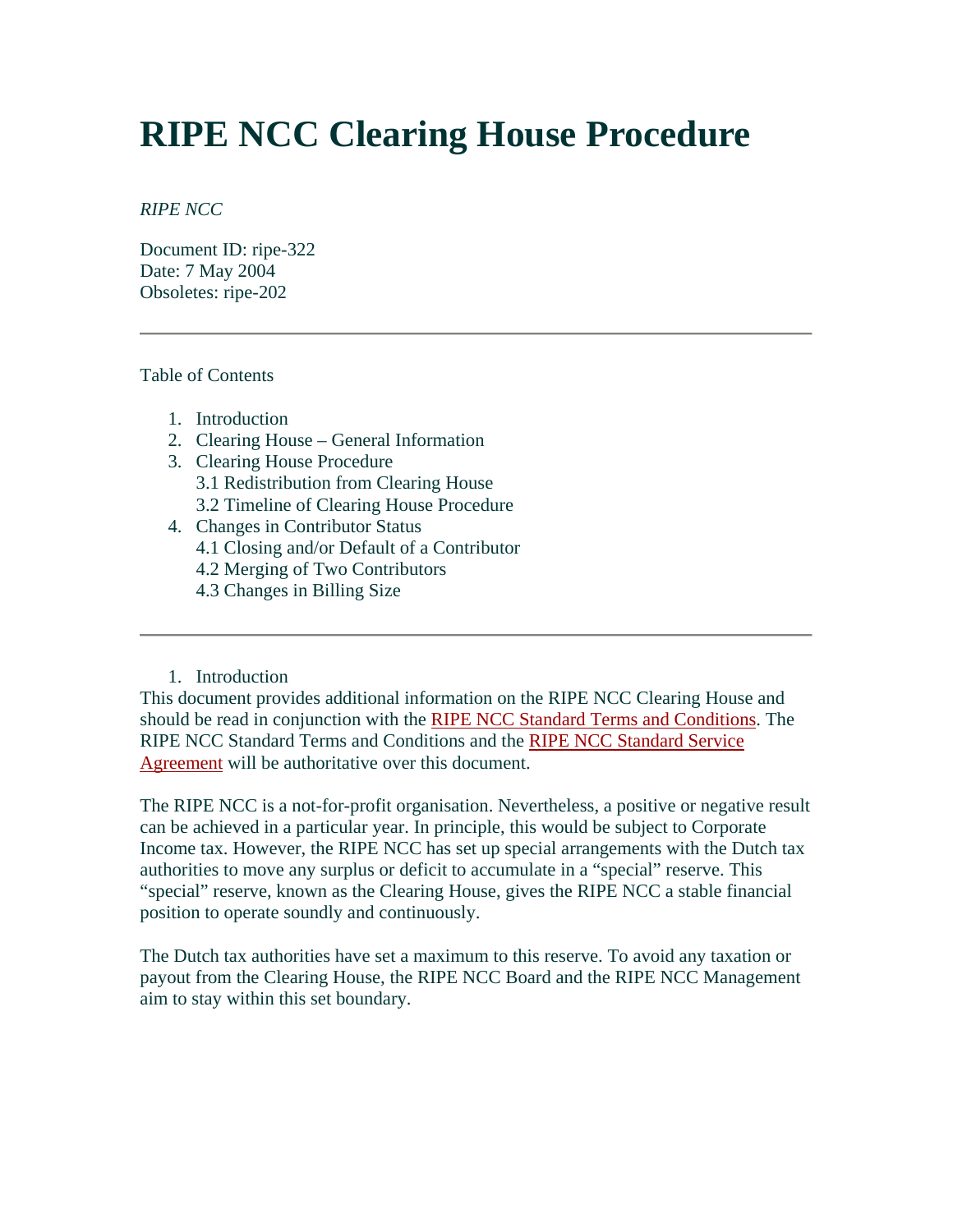The Clearing House procedure was approved by the Dutch tax authorities in 1998 and has been amended in 2003. The Clearing House procedure started with the 1998 financial year.

The RIPE NCC Executive Board reserve the right to make changes, in accordance with Dutch tax law, to this procedure as necessary.

## 2. Clearing House – General Information

The Clearing House procedure has been developed to comply with the Dutch tax ruling describing how to redistribute an excess amount to the RIPE NCC Contributors. A RIPE NCC Contributor is defined as a natural person or legal entity that receives services from the RIPE NCC and has been invoiced a service fee for the year at issue. The Clearing House may equal a maximum of three times the total amount of RIPE NCC service fees in the relevant financial year as stated in the audited financial report. This income excludes the sign-up fee and any other Service fees or payments made to the RIPE NCC that are not stipulated by the RIPE NCC Standard Service Agreement and the RIPE NCC Standard Terms and Conditions.

Only Contributors that have fulfilled their financial obligations towards the RIPE NCC in the relevant financial year can participate in the Clearing House procedure. If during the year the RIPE NCC Standard Service Agreement has been terminated by either party no participation in the Clearing House procedure will take place.

# 3. Clearing House Procedure

The surplus or deficit that results from the audited financial statements of the financial year will be transferred to the Clearing House. The accumulated amounts will be reserved in the Clearing House. In case this total amount exceeds a total of three times the income from the Contributors Service fees of the financial year at issue, the RIPE NCC will redistribute the excess amount from the Clearing House to the Contributors.

#### 3.1 Redistribution from the Clearing House

The Contributor's share of the excess amount will be equal to the percentage of its fee contribution to the service fees paid to the RIPE NCC over the past 3 years, including the relevant financial year in which the Clearing House exceeded the maximum.

A Contributor's percent share of the total paid fees is calculated by dividing that Contributor's paid fee by the total of all other Contributors' paid fees for the past 3 years.

This excess amount will not actually be paid out but will be credited to the Contributor's account and will be deducted from the Service fee for the year after the Clearing House procedure has taken place. In case of termination of the RIPE NCC Standard Service Agreement the excess amount payable will not be redistributed.

# 3.2 Timeline of Clearing House Procedure